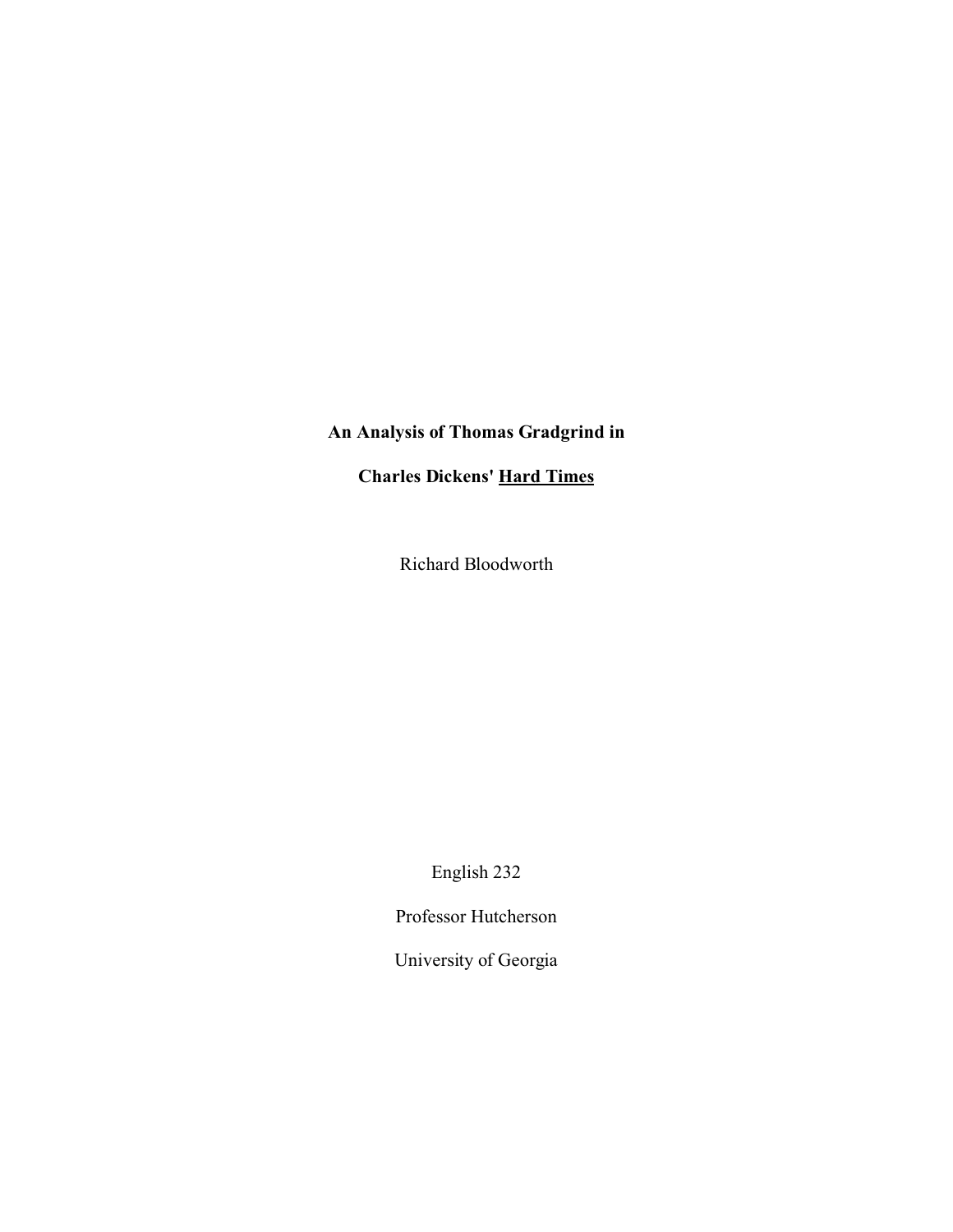Charles Dickens, in his novel of social consciousness Hard Times, makes the reader aware of the social conditions of the industrial workers during the Industrial Revolution in England and the human drama that occurs on all levels of society from the aristocracy to the working class. The themes of utilitarianism, social reform, and educational methods are among the issues addressed in Dicken's novel. Several characters represent various aspects of English society in particular and human society at large in general and represent Dickens' exposure of social ills in hopes of ultimate reform. The character who best encompasses personal asceticism, utilitarianism, and the educational system of the times and the dry, factual approach to education is Mr. Thomas Gradgrind.

In the opening section of the book Thomas Gradgrind is described as a no-nonsense, practical and pragmatic person. In physical appearance he is described as having an "obstinate carriage, square coat, square legs, square shoulders" (p.47). His practical, no-frills approach to life and education was conveyed to his children by his method of dispensing only hard, cold facts. His severe, regimented method neglected the need for reflection and concepts involving art, beauty, and imagination. His sparse, no-frills life-style excluded such extravagances as dance, art, and music all of which he considered frivolous and superfluous. He considered himself as saving Sissy Jupe whom he rescued from what he considered was the decadence of the circus life and trained her in the proper, factual ways of society. However, as the novel and character of Gradgrind develops, he softens his beliefs and evolves from strict adherence to fact to the acceptance and realization of the necessity for imagination and experimentation, which, after all, is how facts are initially developed.

The joyless, rote memorization approach to education and life is also exemplified by Mr. Gradgrind. His approach to education is as colorless as his approach to life. The novel begins with the admonition: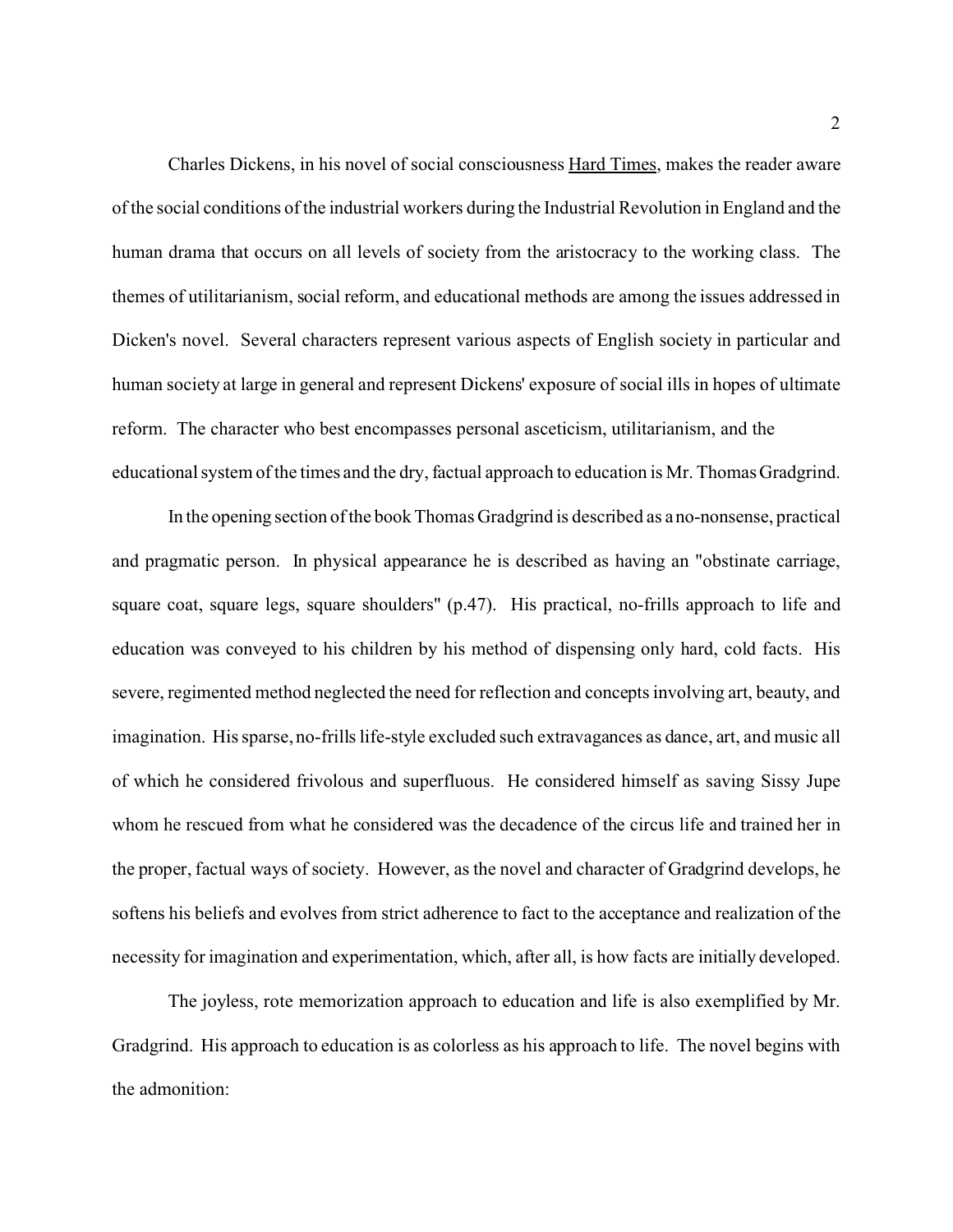"Now, what I want is, Facts. Teach these boys and girls nothing but Facts. Facts alone are wanted in life. Plant nothing else, and root out everything else. You can only form the minds of reasoning animals upon Facts: nothing else will ever be of any service to them. This is the principle on which I bring up my own children, and this is the principle on which I bring up these children. Stick to Facts, sir!" (p.47)

He demands rote memorization of previously established facts, or the interpretation of data, which incidentally are the product of the imagination and experimentation that Gradgrind preaches against. The regimented, militaristic mentality of his educational techniques produces or attempts to produce the human equivalent of mechanical robots, the creation of emotionless and mechanical, trained human beings that never question or wonder about the workings of the universe: "Herein lay the spring of the mechanical art and mystery of educating the reason without stooping to the cultivation of the sentiments and affections. Never wonder. By means of addition, subtraction, multiplication, and division, settle everything somehow and never wonder." (p.89) In other words, in direct contrast to the philosophy of William Wordsworth and the Romantics, accept, don't question and never wonder why. Of course, all information or facts attained are a result of questioning the processes of nature. As any scientist would admit science is not a collection of facts it is instead an interpretation of data derived from and based on the results of experimentation.

Gradgrind as the embodiment of the philosophy of utilitarianism is evident in his essentially noble belief that, as stated in utilitarianism, all actions should promote the general good-- all else is frivolous. Anything other than the necessary is to be excluded. "Would you paper a room with representations of horses?" (p.51) he asks. The answer he expects to hear is negative since horses